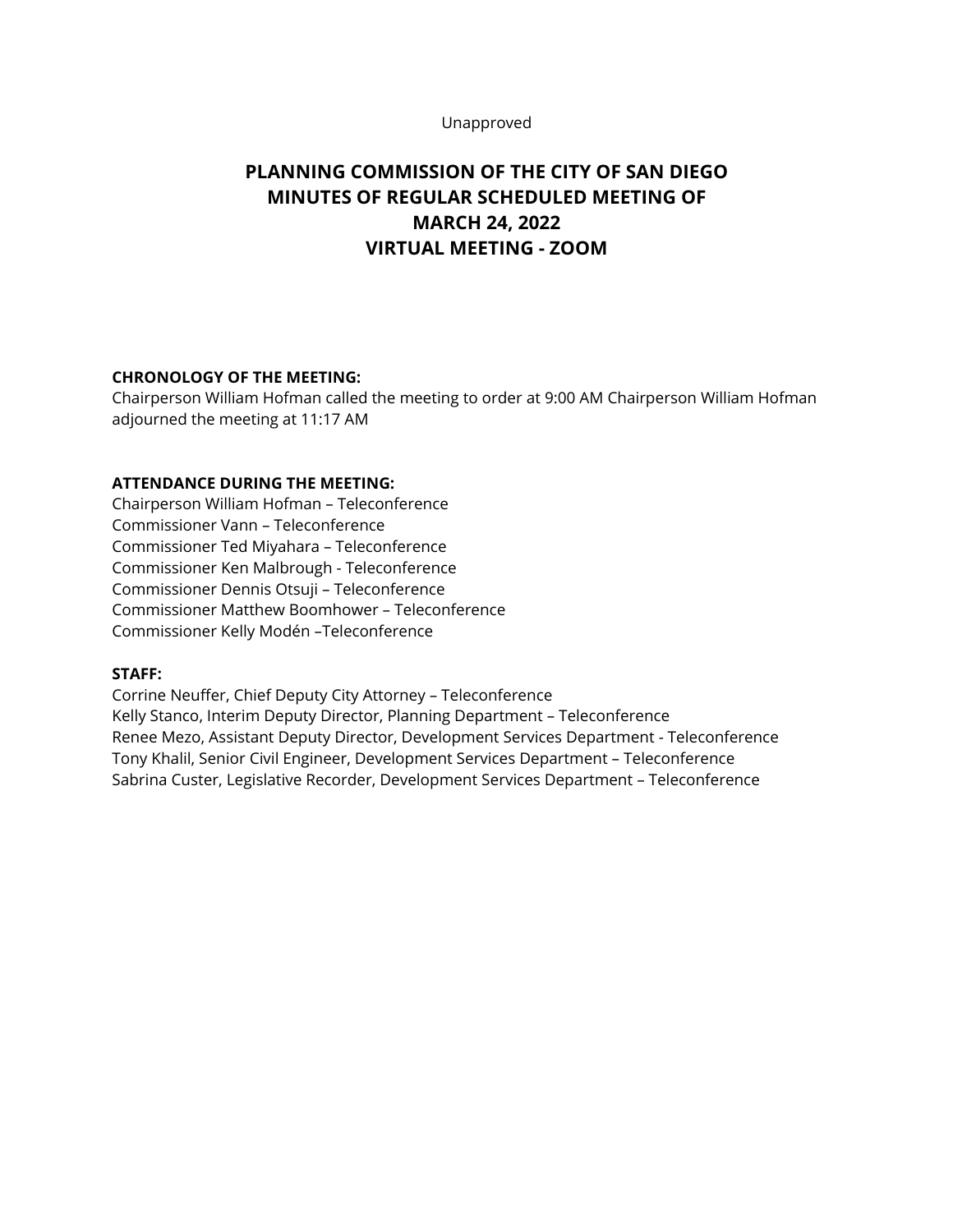## **ANNOUNCEMENTS/NON-AGENDA PUBLIC COMMENT**

Announcements - Chair Hofman introduced the newly appointed members of the Planning Commission. Commissioner Carmen Vann and Commissioner Ted Miyahara.

Sally Smull – CPG asking to have a website usable by the public to be more transparent. We would like more assistants with Media sources.

Peggy Walker - spoke on Assembly Bill 1690.

Matt Wahlstrom – spoke on the agendas noticing means of participating to the public.

## **REQUESTS FOR ITEMS TO BE CONTINUED AND/OR WITHDRAWN**

None

## **REQUEST FOR ITEMS TO BE PLACED ON THE CONSENT AGENDA**

None

## **APPROVAL OF THE AGENDA**

Approved

#### **DIRECTOR'S REPORT**

Renee Mezo, Assistant Deputy Director, Development Services Department – Welcomed Commissioner Carmen Vann and Commissioner Ted Miyahara as the newest members of the Planning Commission

Kelly Stanco, Interim Deputy Director, Planning Department – "The planning Department is continuing to work on the Hillcrest Focus Plan Amendment to the Uptown Community Plan. We are currently seeking feedback with the Choose your Future Hillcrest interactive online engagement tool. This will support the department's efforts to identify opportunities for new housing and public spaces and transportation infrastructure within Hillcrest. Present potential options where new housing public spaces and infrastructure could be located. Determine community supported solutions to local challenges and collect feedback to be incorporated into the Uptown Community Plan. Members of the public can visit planhillcrest.org to participate in the Choose your Future Hillcrest now through April 11<sup>th</sup>. "

## **COMMISSION COMMENT**

None

#### **AGENDA ITEMS**

## **ITEM 1: T-MOBILE 40th STREET – PROJECT NO. 691621 City Council District:** 9 **Plan Area**: Mid-City: City Heights Community Plan **Staff:** Ian Heacox

Speakers on the project: Gary Cassel

#### **COMMISSION ACTION:**

MOTION BY COMMISSIONER BOOMHOWER TO:

• APPROVE CONDITIONAL USE PERMIT (CUP) NO. 2565895,